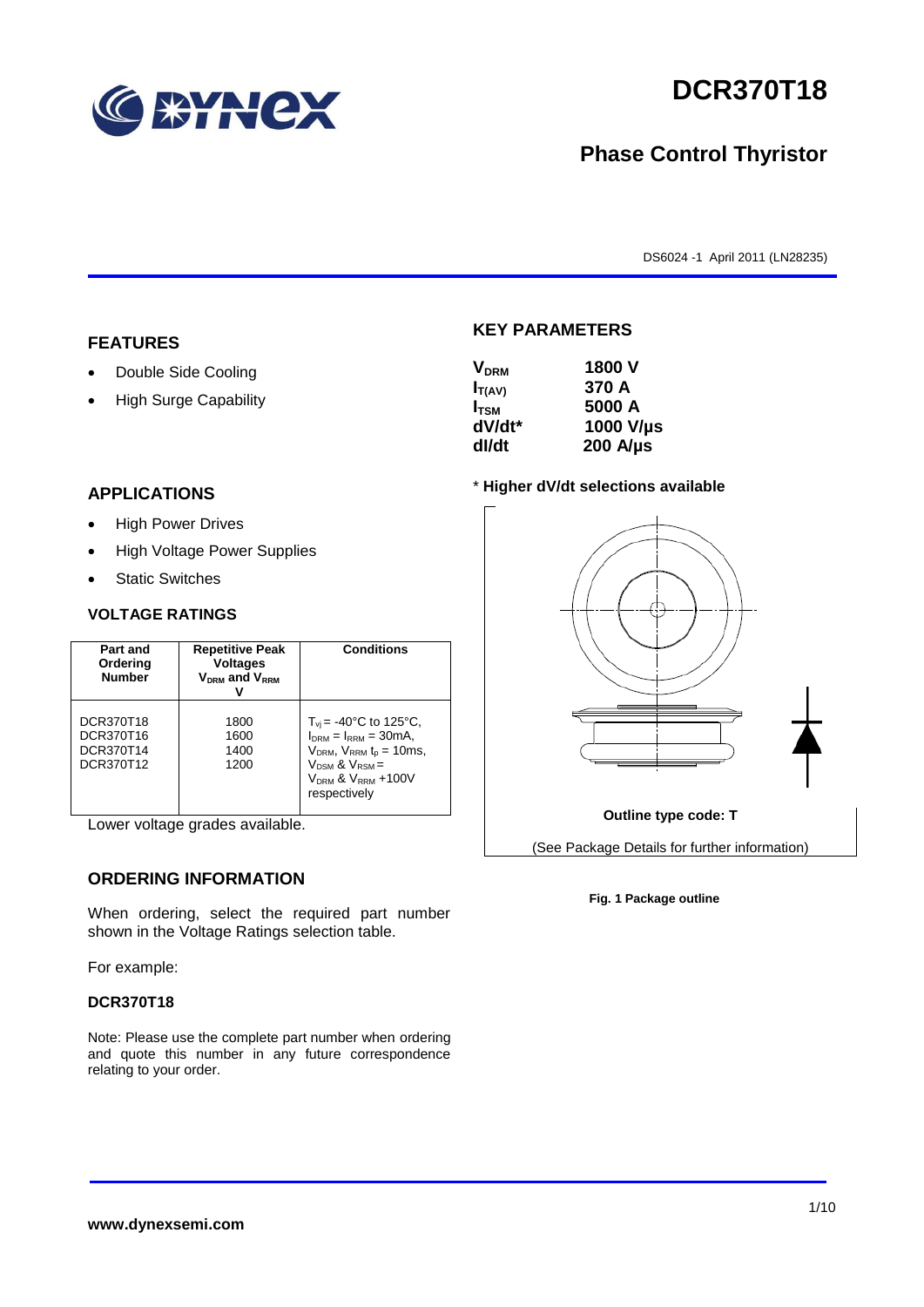

## **CURRENT RATINGS**

**Tcase = 60°C unless stated otherwise**

| Symbol             | <b>Parameter</b>                     | <b>Test Conditions</b>   | Max. | <b>Units</b> |
|--------------------|--------------------------------------|--------------------------|------|--------------|
| Double Side Cooled |                                      |                          |      |              |
| $I_{T(AV)}$        | Mean on-state current                | Half wave resistive load | 370  | A            |
| $I_{T(RMS)}$       | RMS value                            | $\overline{\phantom{a}}$ | 580  | Α            |
| Iт                 | Continuous (direct) on-state current | $\overline{\phantom{a}}$ | 520  | Α            |

#### **SURGE RATINGS**

| <b>Symbol</b> | <b>Parameter</b>                        | <b>Test Conditions</b>                           | Max.  | <b>Units</b>      |
|---------------|-----------------------------------------|--------------------------------------------------|-------|-------------------|
| <b>I</b> TSM  | Surge (non-repetitive) on-state current | 10ms half sine, $T_{\text{case}} = 125^{\circ}C$ | 5.0   | kA                |
| $l^2t$        | $I^2$ t for fusing                      | $V_R = 0$                                        | 0.125 | MA <sup>2</sup> s |

### **THERMAL AND MECHANICAL RATINGS**

| Symbol           | <b>Parameter</b>                      | <b>Test Conditions</b>    |    | Min.  | Max. | <b>Units</b> |
|------------------|---------------------------------------|---------------------------|----|-------|------|--------------|
| $R_{th(j-c)}$    | Thermal resistance – junction to case | Double side cooled        | DC |       | 0.08 | °C/W         |
| $R_{th(c-h)}$    | Thermal resistance – case to heatsink | Double side cooled        | DC |       | 0.02 | °C/W         |
| $T_{\nu j}$      | Virtual junction temperature          | <b>Blocking VDRM/VRRM</b> |    |       | 125  | °C           |
| $T_{\text{stg}}$ | Storage temperature range             |                           |    | $-40$ | 140  | °C           |
| $F_m$            | Clamping force                        |                           |    | 4     | 6    | kN           |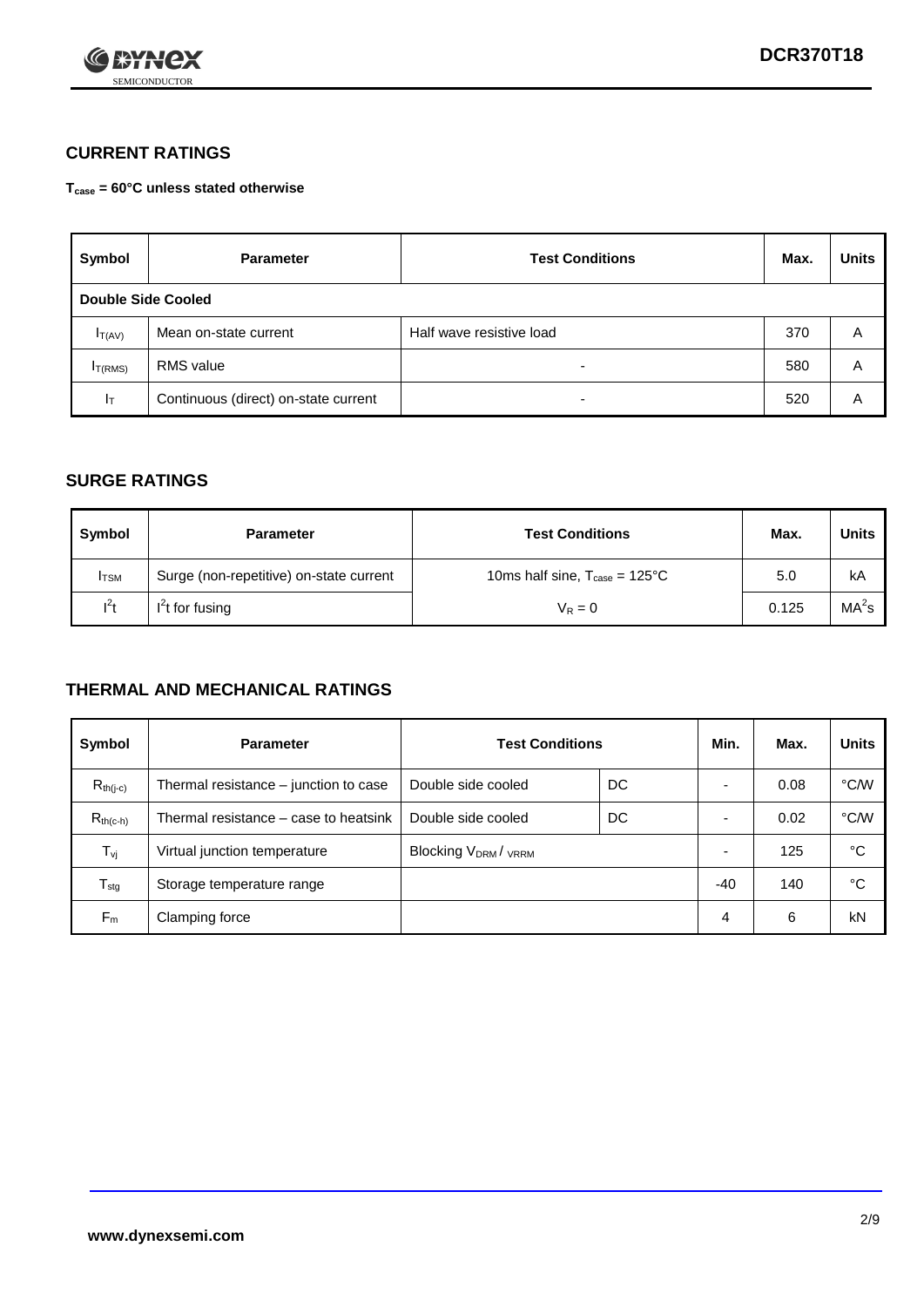

## **DYNAMIC CHARACTERISTICS**

| <b>Symbol</b>     | <b>Parameter</b>                                                  | <b>Test Conditions</b>                                       |                          | Min.                     | Max.                     | <b>Units</b> |
|-------------------|-------------------------------------------------------------------|--------------------------------------------------------------|--------------------------|--------------------------|--------------------------|--------------|
| <b>IRRM</b> /IDRM | Peak reverse and off-state current                                | At $V_{RRM}/V_{DRM}$ , $T_{case} = 125^{\circ}C$             |                          |                          | 30                       | mA           |
| dV/dt             | Max. linear rate of rise of off-state voltage                     | To 67% $V_{DRM}$ , T <sub>i</sub> = 125°C, gate open         |                          | 1000                     | $\overline{\phantom{a}}$ | $V/\mu s$    |
| dl/dt             | Rate of rise of on-state current                                  | From 67% V <sub>DRM</sub> to 1000A                           | Repetitive 50Hz          | $\overline{\phantom{a}}$ | 200                      | $A/\mu s$    |
|                   |                                                                   | Gate source 30V, 10 $\Omega$ ,                               | Non-repetitive           | $\overline{\phantom{a}}$ | 1000                     | $A/\mu s$    |
|                   |                                                                   | $t_r$ < 0.5µs, $T_i$ = 125°C                                 |                          |                          |                          |              |
| $V_T$             | On-state voltage                                                  | $IT = 600A$ , $T_{case} = 125^{\circ}C$                      |                          |                          | 1.62                     | $\vee$       |
| $V_{T(TO)}$       | Threshold voltage - Low level<br>$T_{\text{case}} = 125^{\circ}C$ |                                                              | $\blacksquare$           | 0.93                     | $\vee$                   |              |
| $r_{\text{T}}$    | On-state slope resistance - Low level                             | $T_{\text{case}} = 125^{\circ}C$                             |                          | $\overline{\phantom{a}}$ | 1.15                     | $m\Omega$    |
| $t_{\rm gd}$      | Delay time                                                        | $V_D = 67\%$ V <sub>DRM</sub> , gate source 30V, 10 $\Omega$ |                          | ٠                        | 3.0                      | μs           |
|                   |                                                                   | $t_r = 0.5 \mu s$ , $T_i = 25^{\circ}C$                      |                          |                          |                          |              |
| $t_q$             | Turn-off time                                                     | $T_i$ = 125°C, $V_R$ = 100V, dl/dt = 10A/µs,                 |                          | $\overline{\phantom{a}}$ | 150                      | μs           |
|                   |                                                                   | $dV_{DR}/dt = 20V/\mu s$ linear to 67% $V_{DRM}$             |                          |                          |                          |              |
| $Q_{\rm S}$       | Stored charge                                                     | $I_T = 1000A$ , tp = 1000us, $T_i = 125$ °C,                 |                          |                          | 1000                     | $\mu$ C      |
| $I_{RR}$          | $dl/dt = 10A/\mu s$ ,<br>Reverse recovery current                 |                                                              | $\overline{\phantom{a}}$ | 85                       | A                        |              |
| ΙL.               | Latching current                                                  | $T_i = 25^{\circ}C$ ,                                        |                          | $\overline{\phantom{a}}$ | 1                        | Α            |
| Iн                | Holding current                                                   | $T_i = 25^{\circ}C,$                                         |                          |                          | 200                      | mA           |

## **GATE TRIGGER CHARACTERISTICS AND RATINGS**

| Symbol          | <b>Parameter</b>         | <b>Test Conditions</b>                       | Max. | <b>Units</b> |
|-----------------|--------------------------|----------------------------------------------|------|--------------|
| V <sub>GT</sub> | Gate trigger voltage     | $V_{DRM}$ = 5V, $T_{case}$ = 25°C            | 3    | V            |
| $V_{GD}$        | Gate non-trigger voltage | At 40% $V_{DRM}$ , $T_{case}$ = 125°C        | TBD  | V            |
| Iст             | Gate trigger current     | $V_{DRM}$ = 5V, $T_{case}$ = 25°C            | 300  | mA           |
| lgp             | Gate non-trigger current | At 40% $V_{DRM}$ , $T_{case} = 125^{\circ}C$ | TBD  | mA           |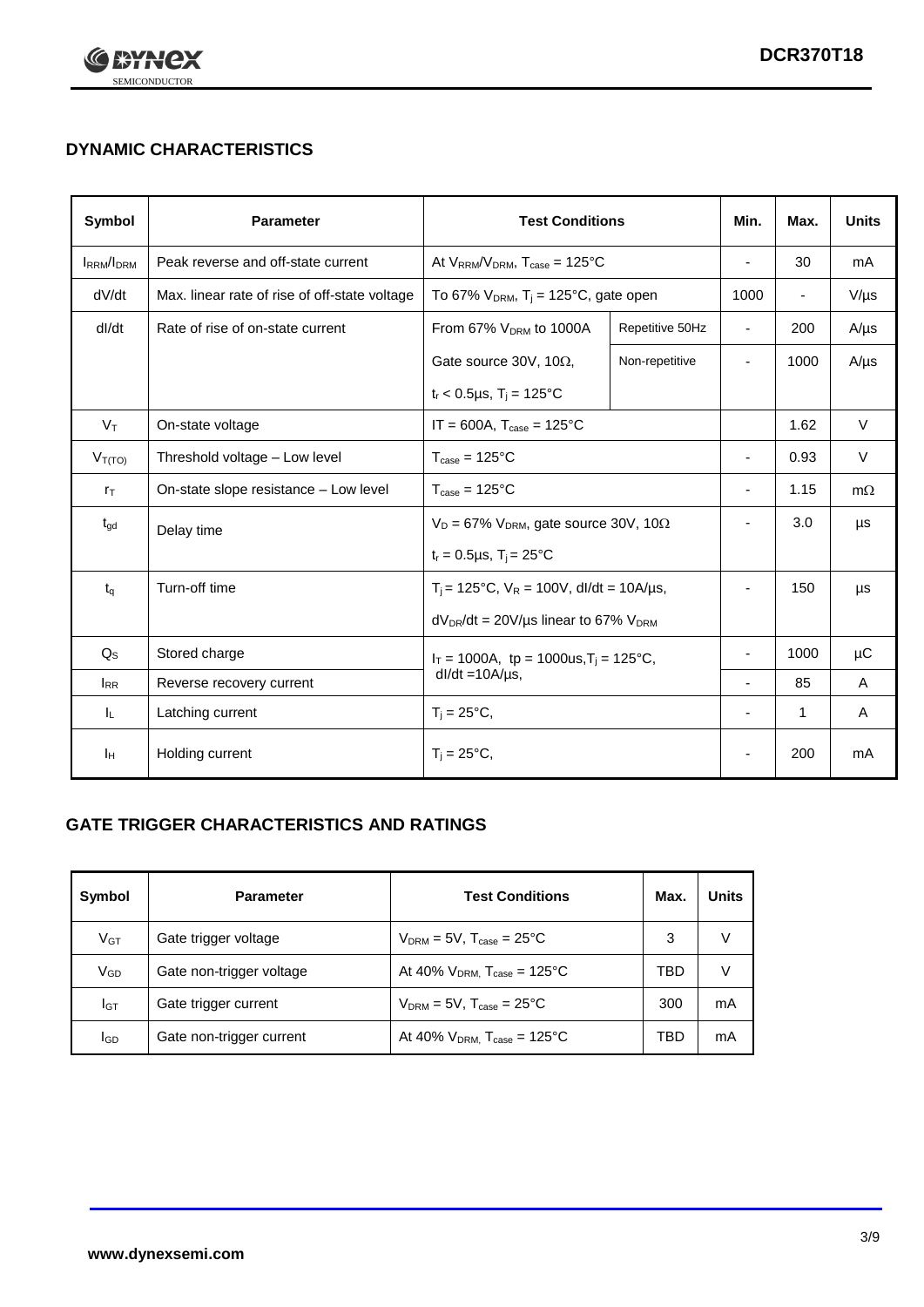

## **CURVES**



**Fig.2 Maximum &minimum on-state characteristics**



**Fig.3 Maximum (limit) transient thermal impedance – junction to case (°C/W)**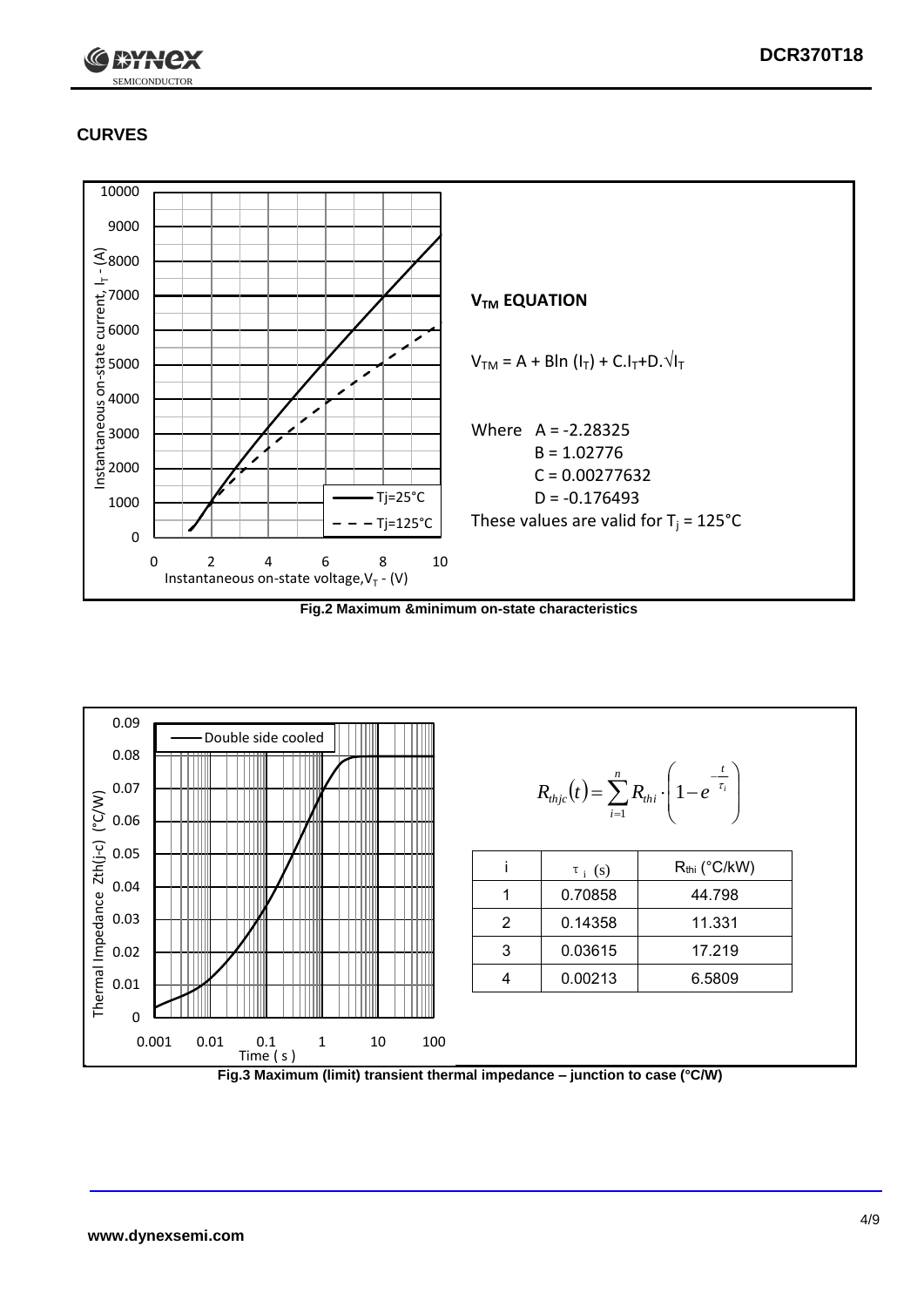





**double side cooled – rectangular wave**

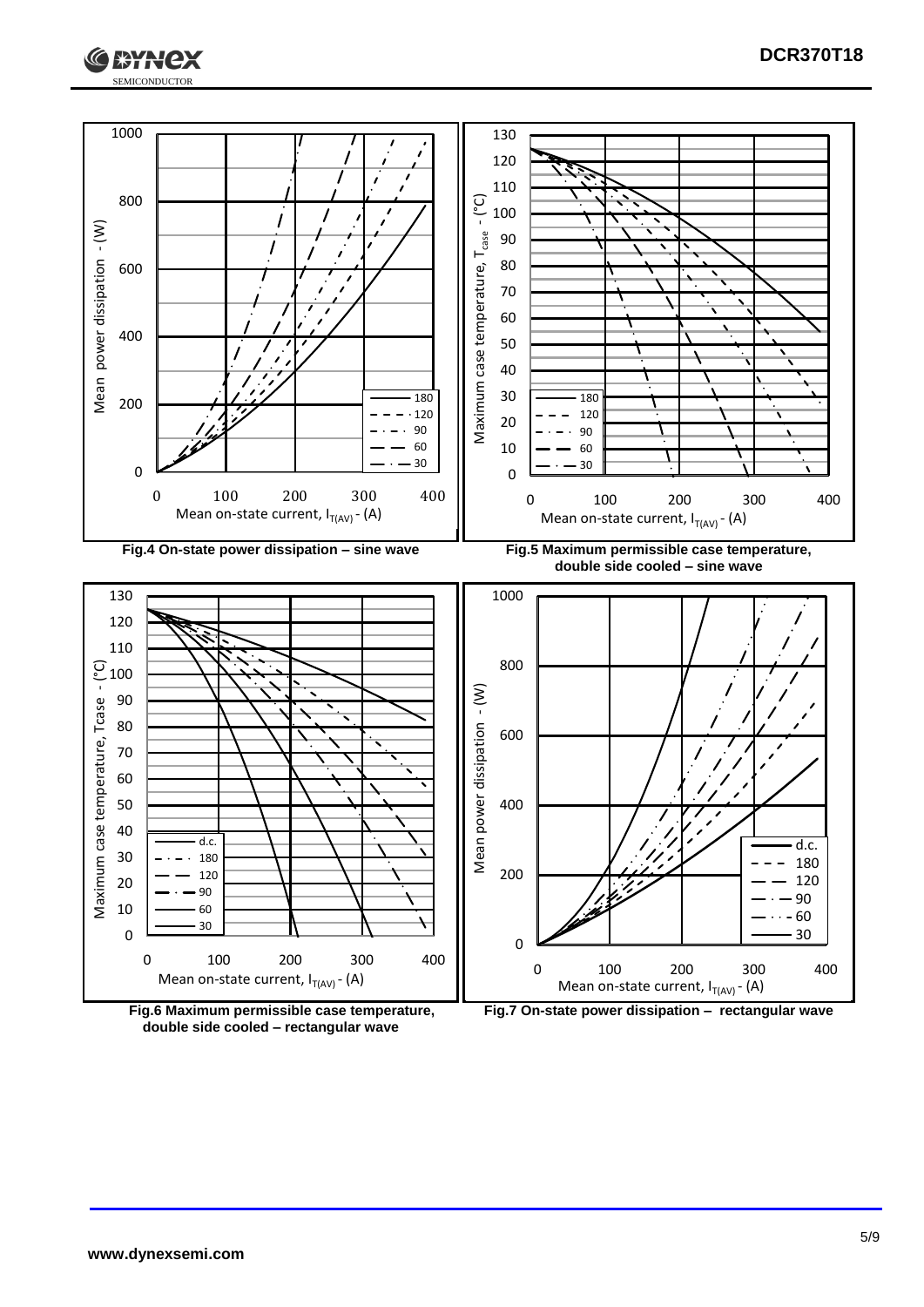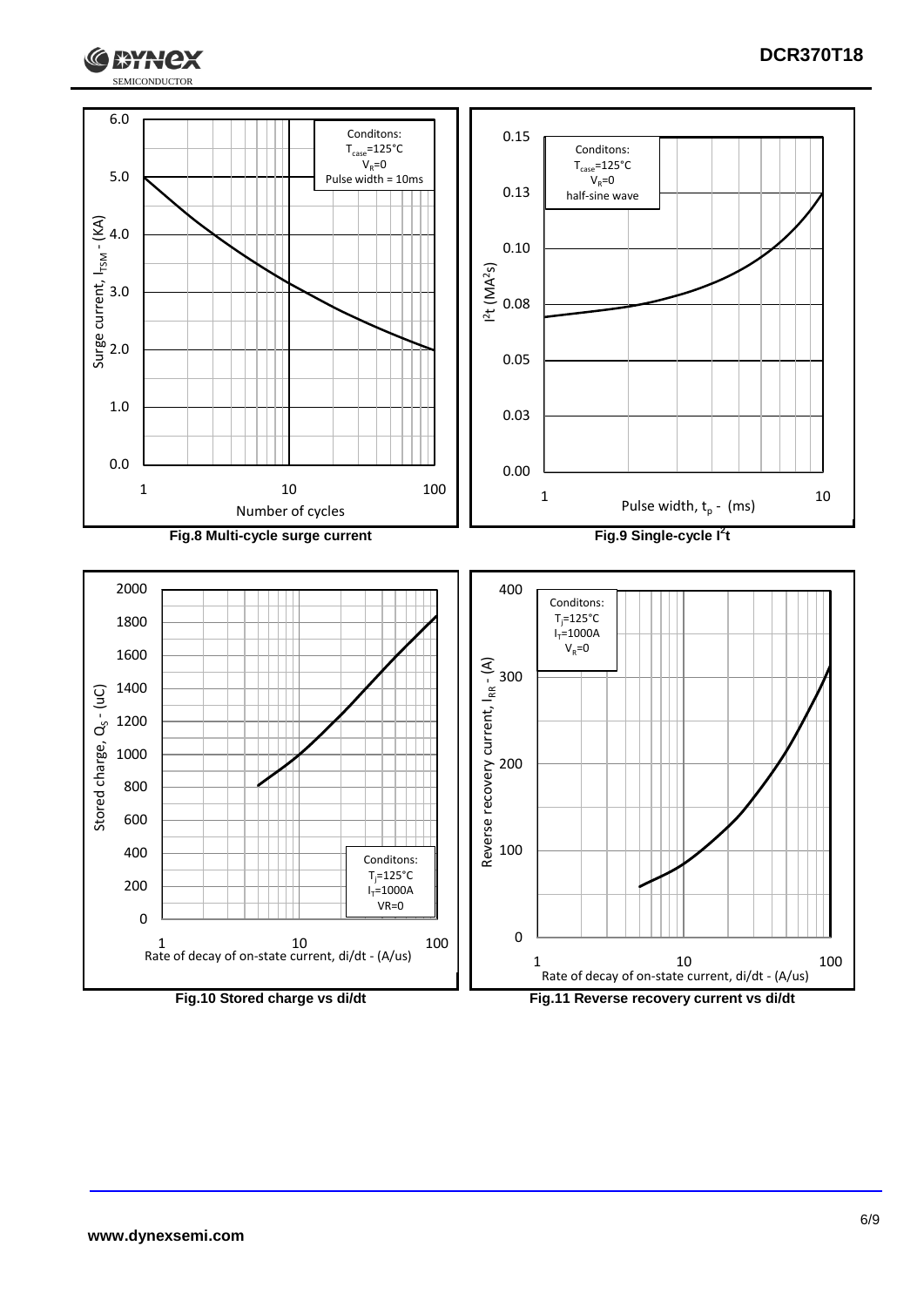

**Fig.12 Gate characteristics**



#### **Fig.13 Gate characteristics**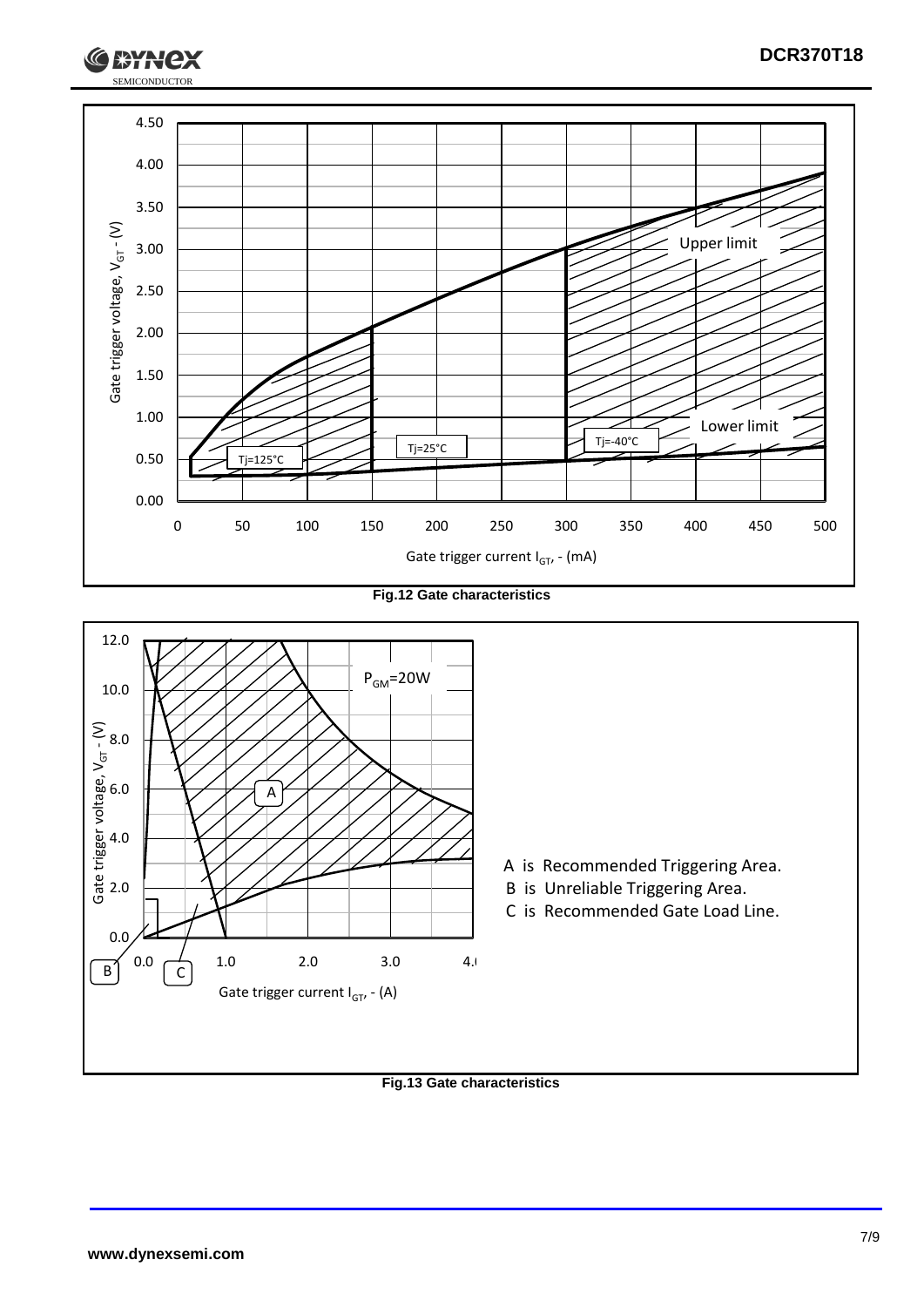

## **PACKAGE DETAILS**

For further package information, please contact Customer Services. All dimensions in mm, unless stated otherwise. DO NOT SCALE.



**Fig.14 Package outline**